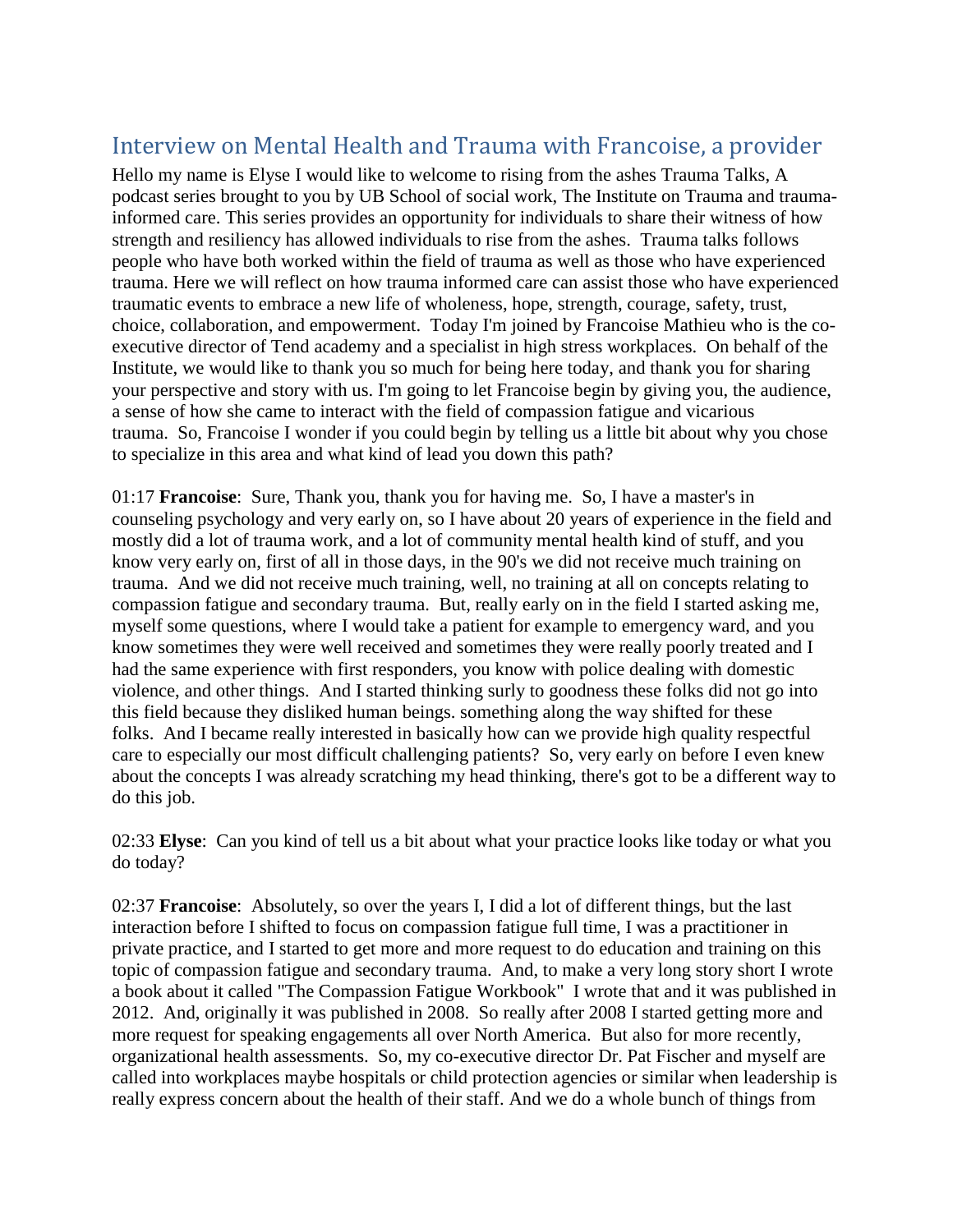kind of a diagnostic assessment to education and kind of training supervisors and leadership to better support their staff. Our focus are on what we call high trauma exposed and high stress workplaces so you can imagine so many different areas of the helping field would fit under that category.

03:52 **Elyse**: So I guess in the populations that you work with in your speaking engagements do you consider that you're also interacting with trauma survivors in those audiences?

04:00 **Francoise**: Oh Absolutely, absolutely. First of all cause as we know I mean at least sixty percent of people who go into the helping professions have a whole history of their own. I mean there's that great old expression where all Bozos on the same bus, were all Bozos on the bus. So, of course there is a lot of us who are in the field who have lived experience. So absolutely we are definitely interacting with folks with a trauma history. Absolutely.

04:23 **Elyse**: Right, and I wonder just for our listeners if you could differentiate because I kind of know the terms like compassion fatigue, um vicarious trauma, burn out, are kind of thrown out there but what are really the differences there?

04:36 **Francoise**: That's a great question. So, first of all if people are confused it's normal because there's a big nomenclature confusion out there. The way I define it is by the following and I really see them as interconnected. To me I really see compassion fatigue really refers to that profound emotional and physical erosion of our empathy and our ability to engage empathically with folks in need. So, that could be your loved ones it could be someone you are care giving for, it could also be a patient or client. It really comes as a result of a large volume of request either from the same person like maybe a friend in crisis, but you know the crisis is months long or similar patients maybe is the sameness or chronicity so one patient who has tremendous amount of need. So, that's really compassion fatigue. Secondary or vicarious trauma are often used interchangeably, and they really refer to indirect trauma exposure. So, that is us bearing witness to stories, in our sessions, perhaps through case consults, perhaps trauma conferences which are interestingly enough are very traumatic you know seeing images and so on, but are second hand. And, what we find is over time an accumulation of all that exposure can really transform our ability to engage with the world. You know, that I know myself as a parent of two teenagers spending 20 years hearing about sexual violence and trauma has altered my sense of safety towards them. I'm probably more hyper-vigilant you know about my kids' safety than other people. And, burnout really refers to working conditions, supervision, the quality of supervision you receive. Do you have good pay? Do you have good hours? You know, burn out can happen in any occupation. It can happen working in a really busy factory or working for an accountant's office. But, together they provide a constellation that often go hand and hand and can lead to people having to leave or maybe having to scale back or even unfortunately even leave the field.

06:34 **Elyse**: Right, so it sounds like those things are so, so important to be noticing and to be talking about as people who are interacting with trauma survivors or trauma stories.

06:45 **Francoise**: Absolutely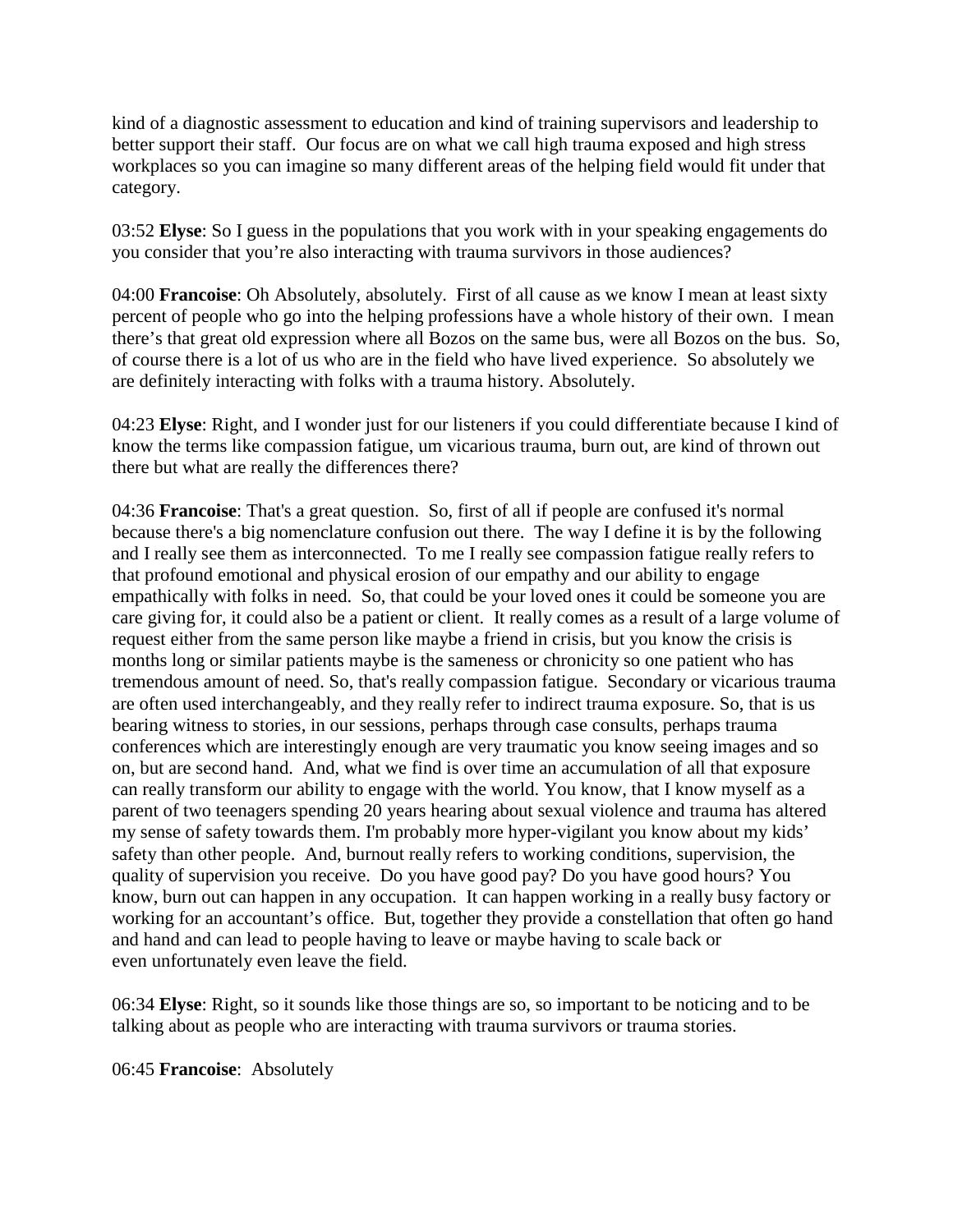06:46 **Elyse**: So, I notice that you mentioned safety which is also one of the five GUIDING PRINICIPLES of this thing called trauma informed care which essentially is just this ask toward individuals and service providers to stop saying or asking themselves what's wrong with this person in front of me and move towards asking what has happened. So, I'm wondering if you could talk to safety a little more in terms of both physical and emotional. And what that means to you as a provider or educator, do you feel that's very important for organizations to be noticing?

07:21 **Francoise**: I think it's crucial and in fact I'm so excited about the rising awareness of things like the adverse childhood experiences study and other kind of initiative that are starting to educate care providers to the realities of a bulk of our, particularly to the bulk of our high need patients and clients. You know one of the groups I kind of had to, I started getting a lot of request for training and I had to make some really tough decision about which ones I do and which ones I don't. In terms of traveling and leaving my family behind. And the two groups I really decided to focus on were, there's more than them, but were really primary care physicians and judges. The reason I chose those two groups is that they are in a very frequent contact and they have a very high impact on people's lives. And, I found that both of those groups were not in general not trauma informed. And, they were making decision or recommendations that were not based on kind of the full story of the folks that have, were in front of them. So, I think it is absolutely crucial for anyone who is in a high touch position to have that back story and that awareness, but what physicians for example say to me is "I don't want to ask about trauma because I don't have time I don't have the training, what if they fall apart, I feel like it's outside of my scope." And those are really, really, good concerns I think those are very legitimate concerns, but I think a bit of education can reassure service providers that there are ways to address trauma without all of us becoming trauma therapist.

08:58 **Elyse**: What are some of those ways? Is the use of language really important in setting like that? Or physical environment?

09:04 **Francoise**: Absolutely, in fact we are just completing a study that we did. We received a small grant here in Kingston, to study the experience of, these were subjects that had at least two chronic illnesses and scored high on the ACES survey and we were questioning them, querying them rather on their experiencing receiving primary care, and a lot of them talked about exactly that. The layout of the building or the waiting room, the language that is used by the resident or the physician or the social worker. And you know what was really interesting from these folks that were surveyed is none of them said I'm, I'm uncomfortable if you ask me about trauma. They said I don't necessarily want to talk in detail don't, don't pry. But none of them were uncomfortable with being asked even just on a questionnaire. They actually appreciated the fact that someone was being aware of that or that were maybe thinking about if you are having a difficult physical exam that maybe they were asked, given your history is there anything I can do to make this more comfortable? All, of those things because they live with this every day.

10:09 **Elyse**: Right yeah, that's very critical to be noticing that in those work places. When someone feels they are being witnessed in a way that is safe and collaborative what maybe does that look like from the provider end? What are some, some ways to approach that language wise or things to notice in the physical environment?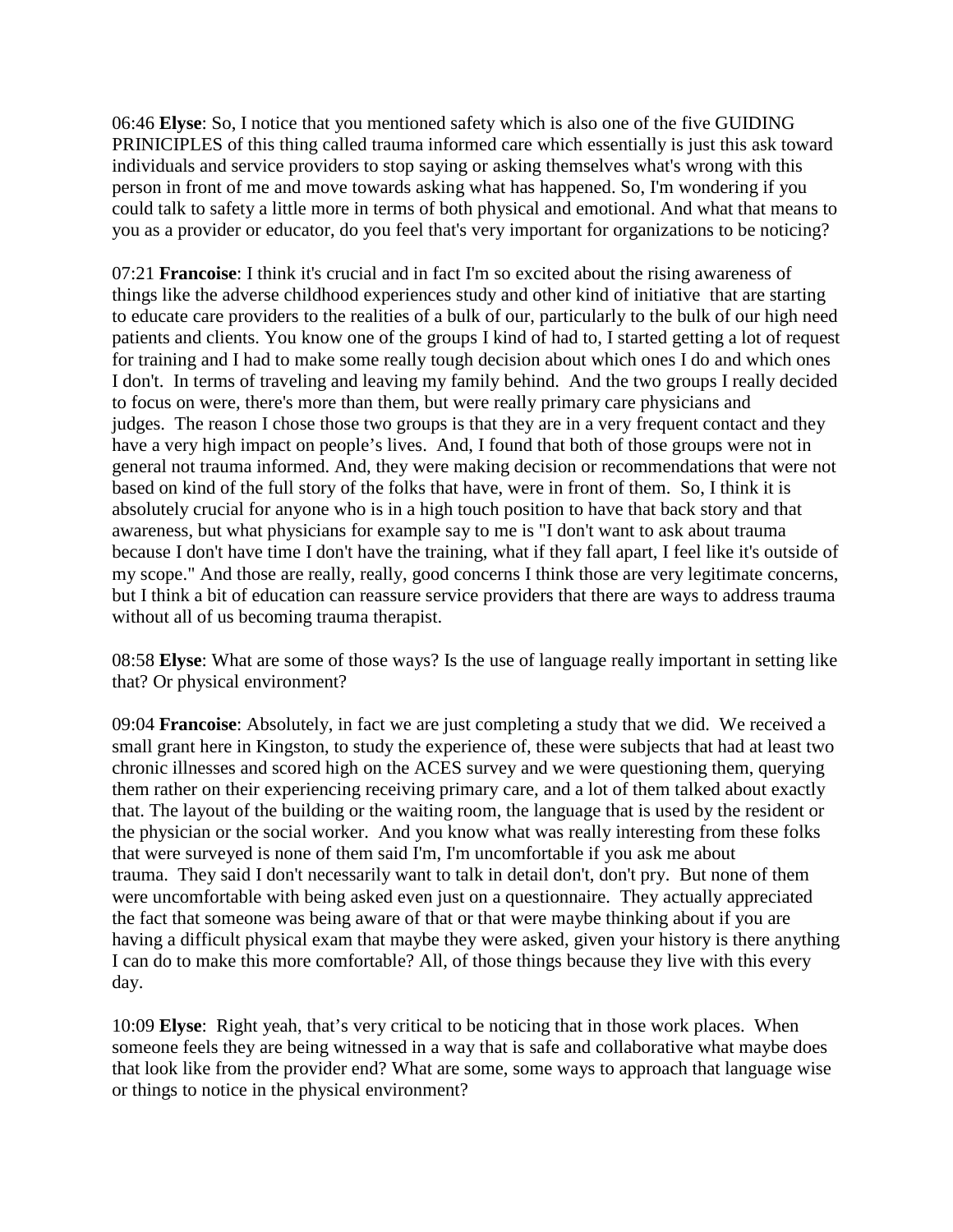10:29 **Francoise**: Well, I'm going to give you an example that might sound a little strange but, it's actually going to come from the field of yoga. So, I'm an active yoga practitioner. And as many of you know there's been more and more research finding tremendous benefits of using yoga. For example, with veterans you know who have post-traumatic stress disorder, but one of the things that became important was to use invitational language in yoga. So, it's kind of called trauma sensitive yoga or yoga for warriors. And it was found that um, using that type of language that's permission based and invitational was important and I think that's the same, that's very true in our interactions with clients, you know in our offices for example. Therapist are counselors. And I certainly, I'm very careful about not making assumptions about folks, and I also, I'm very careful about never assuming I know more than the folks that are in front of me about their own experience. You know? So I will often use, this may sound incredibly simple but, I will often use language such as saying things like you may already know the following, you know, and then I may do a little teaching moment. Like if you are going to do some psychoeducation. You don't patronize people and assume they have never tried anything before. Or maybe saying things like a, you may have tried some of these things before, and I was wondering whether, so you know, sort of, it's so simple, but I also think the other piece that's important in providing trauma informed and trauma sensitive care, is not assuming because people said they didn't have trauma in the past on their forms or to you, that isn't necessarily true. And, it's, it's important to revisit those things, not relentlessly obviously but it's important to revisit those things on a regular basis, because something may have changed for them and maybe you said something or you did something this time around that actually made them feel safer. So, it's really about creating possibility. And, I also think a simple as it sounds what is in the environment makes a difference. You know I was in a, in a, washroom at a college recently and there was a poster in the bathroom stall, too much information here, but I really, I forget what it was about, but it was related to domestic violence. But the language was so smart. And the way an and where they put it was so smart. You know, what a best place to reach a woman than in a bathroom stall. And, I just thought you know what? Seeing that sign on that particular day might make someone thing you know what I can go and talk about this. So, just thinking it, it what's in your waiting room? What are the posters? What are the messages out there?

13:08 **Elyse**: Right. And to me that also sounds like um another component of trauma informed care which is trust, which often intersects with safety kind of building that through language. I heard you talk about choice a bit as well, in terms of psychoeducation, kind of offering that they are experts. So, I'm wondering how critical is it to talk about choice?

13:32 **Francoise**: Oh, it's so important. You know and I think that, what goes hand and hand with trauma informed care is making, being sure that we have as much information about trauma and kind of what are quote unquote normal behaviors in a trauma context. So, an example that is used often, but I think that it is very good is, the one about domestic violence. You know, in my community on average women return to their partners on average of seven to twelve times before they leave. But, if you go up near Alaska in the Yukon, it's thirty times. That statistic alone blows my mind not only because of the complexity and the difficulty of it, but it blows my mind also, because if you are not someone who has worked in the Yukon before and you show up there, and you have your seven to twelve kind of statistic, are you going to be able to provide the, the, support that that person needs? So, one of the things I have always done, I'm, I'm going to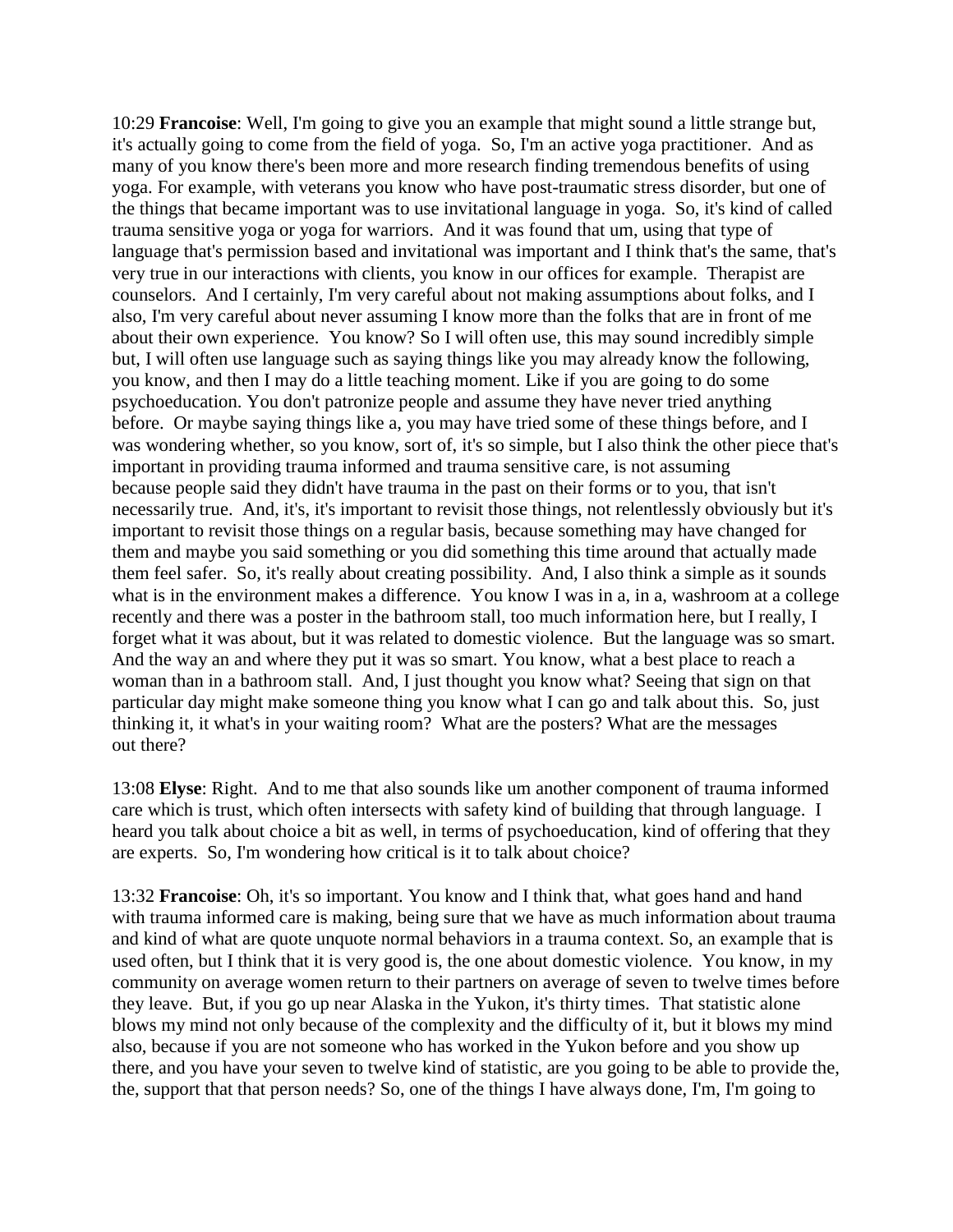stay with the domestic violence example for a minute. What I have always done with women who are in a domestic violence relationships is let's pretend we have made a safety plan they are about to leave and all of that stuff. At the end I always say to them I know you are leaving today, you are telling me you are leaving, if for some reason for whatever reason you don't leave. I still want you to come to the next appointment. And, I remember one day a woman saying to me. I don't know what you are talking about I'm gone. The moving van is packed you know the whole thing. And she didn't leave because she wasn't ready and for a whole variety of reasons and she said to me that the only reason she came back to see me, was because I said that thing at the end. Where I had given her a chance to make that choice or at that point all sorts of reasons and that had allowed her to return. She eventually left, you know, but it wasn't that time.

15:17 **Elyse**: Right, that's so powerful to kind of offer that in that situation.

## 15:21 **Francoise**: umhm

15:23 **Elyse**: So, I guess I'm also wondering because it sounds like choice can intersect with collaboration as well. So, kind of making sure that that person is informed about the choices that they have in front of them and that you are working collaboratively.

## 15:36 **Elyse**: yeah

15:38 **Elyse**: And I'm wondering if we can kind of shift into organization staff level and talk about how important collaboration and it's many forms can be when we are working with domestic violence to prevent compassion fatigue?

15:50 **Francoise**: So you are talking about the organizational level, collaboration between kind of leadership and staff and so on?

15:57 **Elyse**: Right, so yeah, when you leave the office is collaboration important along with safety, and trust.

16:05 **Francoise**: So, here's the thing that is really interesting in that we are finding in our research you know, Dr. Fischer's work, as I mentioned before looks at complex high trauma, high stress workplaces and we found that there are some very key behavioral key features of high stress, high trauma workplaces that are quite different from other workplaces. And, one of them is some of the things that we need to provide trauma sensitive and trauma informed care are some of the first things that go by the way side when people are stretched to the max and also exposed to a lot of trauma. And some of those are trust, and communication, and collaboration. So, when there isn't enough, there aren't enough resources to go around unfortunately a lot of us turn on each other, because we are just so overwhelmed and so there will be some toxicity and some backbiting. People tend to have more hostile attributions about messages that are coming from leadership. So, I will give you are really quick, example. I was recently working with a group of paramedics and some policy had come down from high up, you know, I thought it was a very benign policy, but they say it as a tremendous amount of mistrust and suspicion. And I have seen that a lot in the correctional system too. Those are key features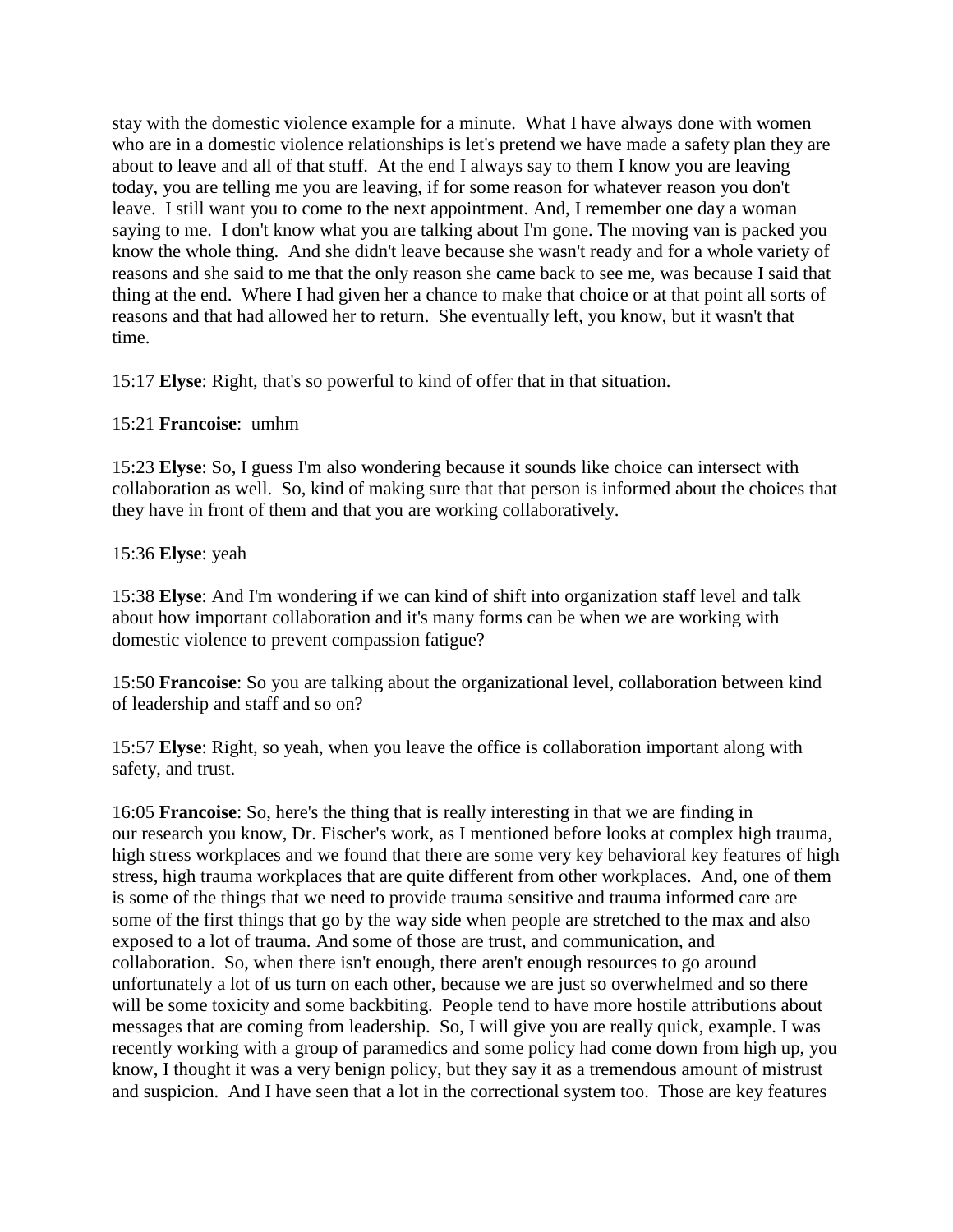of high stress high trauma exposed workplaces we see it everywhere we go, it's so interesting to us. So, it's hard to collaborate when everyone's pressed for time. You know when kind of started doing a lot of workplace gossip or back biting and these are not condemnation of individuals, it really is a metric of kind of the press you know of the volume of work that doesn't fit with the amount of resources that are available. So, it's really hard to deliver trauma informed and trauma sensitive care when our staff are under resourced and overworked.

17:54 **Elyse**: Right, So, I guess in that how important is self-care for those individuals when working through those elements at the organizational level, at the individual level, how important is that noticing?

18:06 **Francoise**: Well, I could give you a super long answer about that and spend the entire talk on this topic it's called beyond care and pedicures. I think however the focus on self-care became so heavy that we at some point lost track of the fact that if you work in a really unsustainable, I worked at a, I assessed a workplace in a state recently where people were expected to be on call twenty-four seven. All the yoga and the kale in the world is not going to compensate for working twenty-four seven and being on call and being expose to trauma without the resources. So, I believe that self-care is a key component for any person to provide ethical care and be able to be present for our clients I mean, I don't know about you but if I haven't had a proper good night's sleep I'm good for nothing. So that's my responsibility. And, just like you know athlete, Olympians take very good care of their bodies so they can use it, I mean all of us have that ethical responsibility. Especially as clinician's we have ethical responsibility to be fully present. You know speaking at a psychology class today and I said to them, kind of I was joking, but I said, what other tools do we have, let's be honest, in our skill set I mean maybe some of you are incredibly handy, or whatever, but I personally I can't put up a shelf and I would die if I was left alone in the woods for two days. You know I don't' have a lot of hard skills and I can't intubate people like paramedics can. What I have is the gift of presences, and all of the clinical skills we have. That is something we cannot do if were starving or drinking fifteen cups of coffee a day. We can't. So, self-care is important, but it need to operate embedded in an organizational and systemic context that is actually realistic and sustainable. Does that make sense?

19:54 **Elyse**: Yeah, Absolutely. I'm wondering if you have ever heard of any organizations kind of implementing this right or notice that and what does that look like when you build that in?

20:04 **Francoise**: Absolutely, there a great example actually of Vanderbilt university hospital I believe is the name, I know it's Vanderbilt Hospital, but I can't remember if it's university hospital, they have actually won some awards for being one of the healthiest work places to work in America, and so on. And, uh, they really, you know they are really walking the walk and talking the talk I mean a lot of places have some work place wellness stuff, but they seem to have really taken the, I mean a recent conversation I had with them, every recommendation we had they had already implemented, and what they said, what was the reason they were so motivated to do this is their goal is to attract and retain the absolute top physicians in the land. Well, you can only do that if your nurses are happy, and your allied health are happy you know, a happy physician only works happily in a happy team. And so, they have absolutely prioritized those things. So, that has to do with timely debriefing, regular supervision, access to ongoing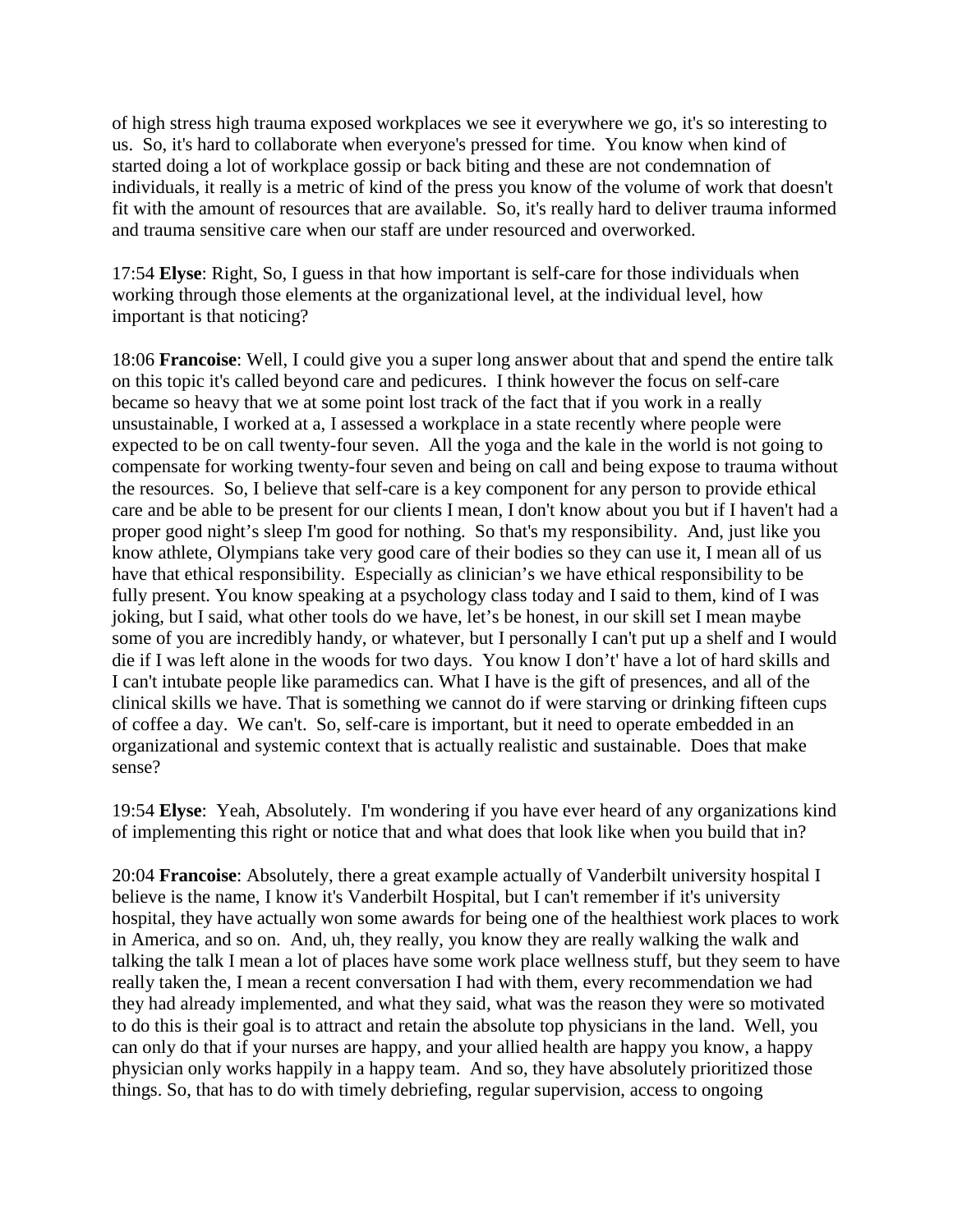professional education when it's needed. Another thing that was found in the research that makes a huge difference is the ability to start and end your day with flexibility. So, a lot of staff who work in these services said I don't necessarily need a raise I want to be able to pick my shift. Or I want to be able to interrupt my day to go to my daughter's dance recital and then come back. Or to interrupt my day to take my mom to her MRI or come back, so flexibility was really, really important and kind of the climate in which you work.

21:38 **Elyse**: Thank you for sharing that, that's so interesting flexibility. Yeah, so flexibility and have you found that leadership buy in is really key to getting this going?

21:47 **Francoise**: Everything! Leadership buy in is everything. Now, what's really interesting is that we are having a wonderful experience of meeting some tremendous leaders. I mean don't get me wrong, I think we can get in such a cynical negative place where we kind of beat up on managers, management. I don't believe in that at all. I met incredibly dedicated managers and leaders who are extremely concerned about their staff and they are coming to us for suggestions and strategies, so I'm seeing that. The thing you have to do though is need to use the right language to convince leadership this is worth it. Right? Because sometimes I think sometimes these topics can come across quite fluffy, if you will, or self-indulgent. You just need to make a business case and show them why that isn't. And sometimes that's using the language of business, you know a return on an investment, the cost of having people on leave, and so on. The other thing you have to do is you have to focus on middle management. Because they are the ones sometimes that are resisting this and the reason they are, is they are so over loaded with work. They are being pressed by both sides. And their concern sometimes is speaking of trauma, or compassion fatigue, is going to create a quote unquote an epidemic among their staff. You know they are kind of worried if they talk about it, everyone's going to get it. And what we really need to do is we really need to spend some time with leadership right off the bat so they totally get how this is going to help them, and once you have their buy in, the rest of it goes so much more smoothly.

23:18 **Elyse**: Right, and it kind of just trickles down.

23:20 **Francoise**: It does, it does,

23:20 **Elyse**: I kind of just wanted to end off the interview by asking, so for those who maybe working in this field, or are facing compassion fatigue and vicarious trauma can you offer a few final words on why being trauma informed about care is so vital?

23:37 **Francoise**: I can tell you that becoming trauma informed changed my practice. It transformed my work life. I went to a workshop years ago, it was actually before that language was used, but it was a workshop about kind of the personality disorders diagnosis, the borderline diagnosis, and what I realized that that was largely associated with attachment and complex PTSD, and all of that, It's like a switch went off in my head, and I was like, like you said before, Oh you aren't doing this to me your doing this because that stuff happened to you, and all of a sudden all of my most challenging, trusting, difficult, patients and clients, became just people who were just doing the best they could. And, all of a sudden that was a game changer for me because it also shifted, kind of shifted also responsibility, it wasn't my job to fix everyone it was